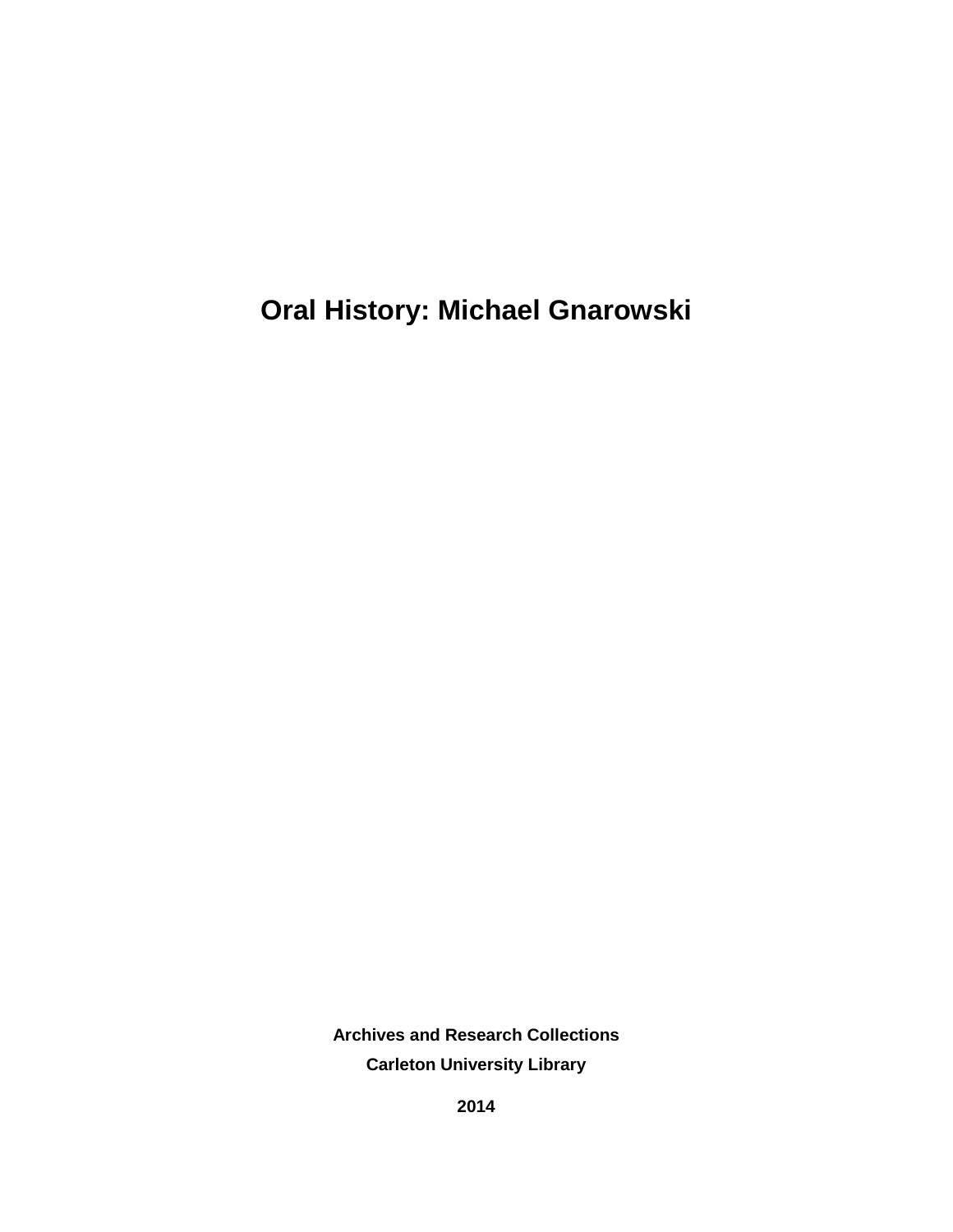### **An Oral History with Michael Gnarowski**

Narrator: Michael Gnarowski Researcher: Patti Harper Date: November 19, 2014 Session: 2/3

#### **Abstract**

Michael Gnarowski is a Canadian poet and Professor of modern Canadian poetry, teaching at Carleton University, the University of Ottawa, Lakehead, and Sir George Williams University. Beginning in 1972. Gnarowski served as the editor of the Carleton Library Series which published important works of Canadian literature.

Gnarowski had a long career which also included the publishing and co-editing of various literary magazines including, *Yes, Le Chien d'or/The Golden Dog*, and *Tecumseh Press*. This session covers Gnarowski's years at Carleton University and his involvement with the Carleton University Press.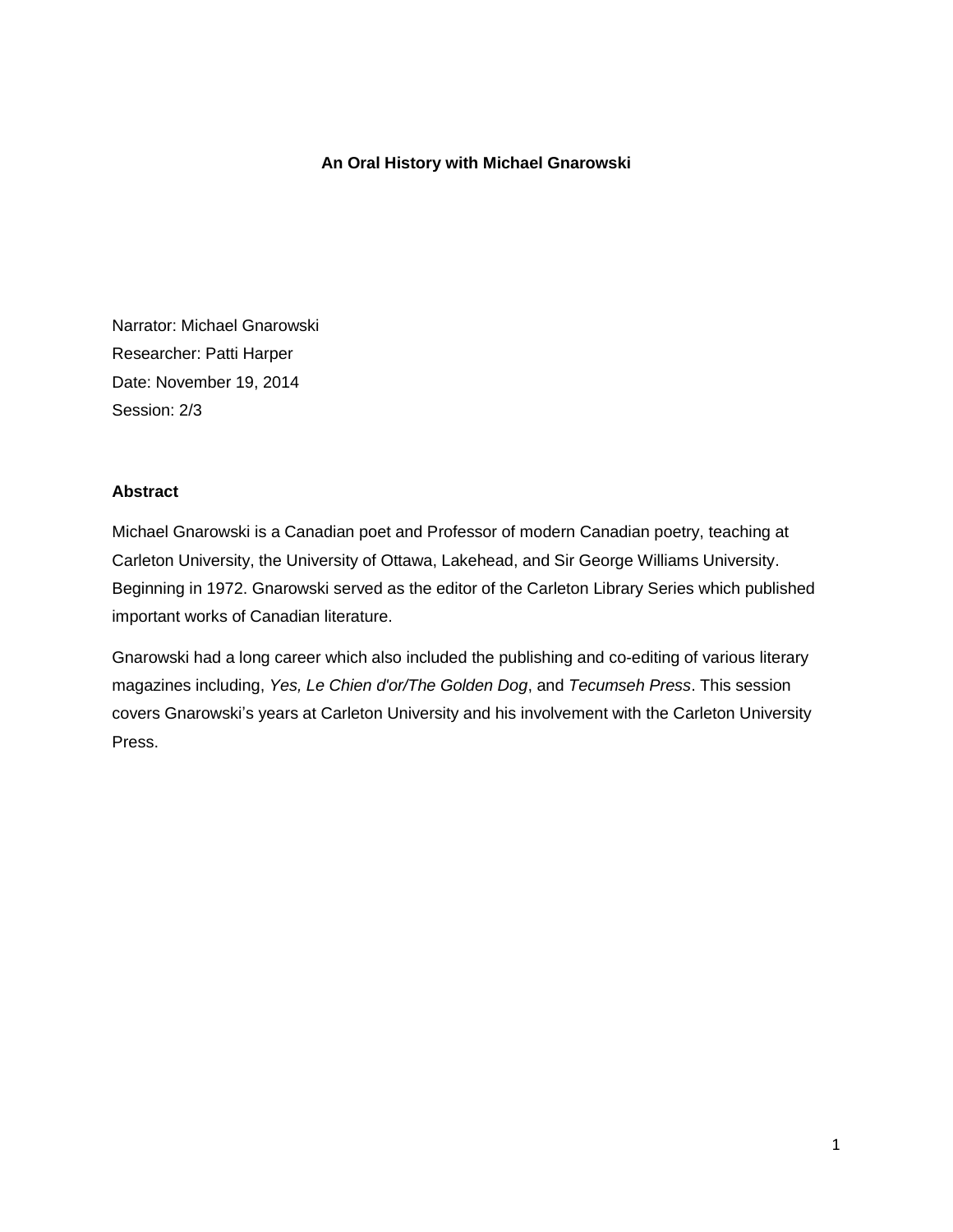**Patti Harper: Hi this is Patti Harper with Carleton University Archives and Research Collections. I'm here today with Michael Gnarowski on November 19, 2014 and today we're going to be talking a little bit about Michael's years at Carleton University, starting around 1971. So welcome Michael.**

Michael Gnarowski: Thank you very much, I'm glad to be here of course. The issue today is Carleton Library Series, because I came to Carleton University largely because of the Carleton Library Series. I was happy in the English department at Sir George Williams in Montreal and I was happy – always loved Montreal – so I was happy to live in Montreal and had to give it some thought about moving to Ottawa. Although as I said in the previous discussion I had been somewhat disturbed, quite a bit disturbed I think by the political situation, crisis with the FLQ [Federation Liberation Quebec], the kidnappings and in general sort of the unrest with Quebec nationalism simply turned me off and turned me away. And I think it made it easier for me to think about moving to Carleton, but the offer that I received via Rob MacDougall to come to the English department at Carleton, and to become the general editor of the Carleton Library Series was extremely attractive and not something that I would have been reluctant to consider, even. I was quite keen on the whole idea.

I went through the process of, I think again, I mentioned earlier on of the rather pleasant informality of those days when you talked to people and they kind of decided whether they wanted to have you or not. And then the thing just moved ahead and lo and behold, you had effected the transfer, as it were. I mentioned the fact that I, after I had met Rob on the street in Montreal, and he had put the question to me, "What about considering to come to Carleton?" And I said, "Sure, I'll think about it." It sort of crystallized out of that and the next thing that I knew I got a letter or a note from Rob saying "We'd like you to come for an interview."

So I travelled to Ottawa from Montreal and I sat down with Munro-Beattie, the chairman of the department, and with Rob. We chatted informally and Munro seemed to be interested in having me join the department, and I think he was being guided by Rob, who was the moving force here. I owe a great deal to Rob over the years because he was in that sense, interested in me, my career, and very supportive of it. And then of course after my little meeting with Munro-Beattie, the chairman of the department, I was trotted out to meet the president Davidson Dunton, an interesting man, very fascinating character as a matter of fact.

I had this very… curious kind of interview because Davidson, or Dave as he was called, we chatted about things… I never had the sense of being interviewed. We chatted about Montreal, we chatted about other people we knew, who he had known, like Frank Scott and so on… Hugh MacLennan, and so kind of to and fro, nothing very formal. I didn't have a sense at all that I would be interviewed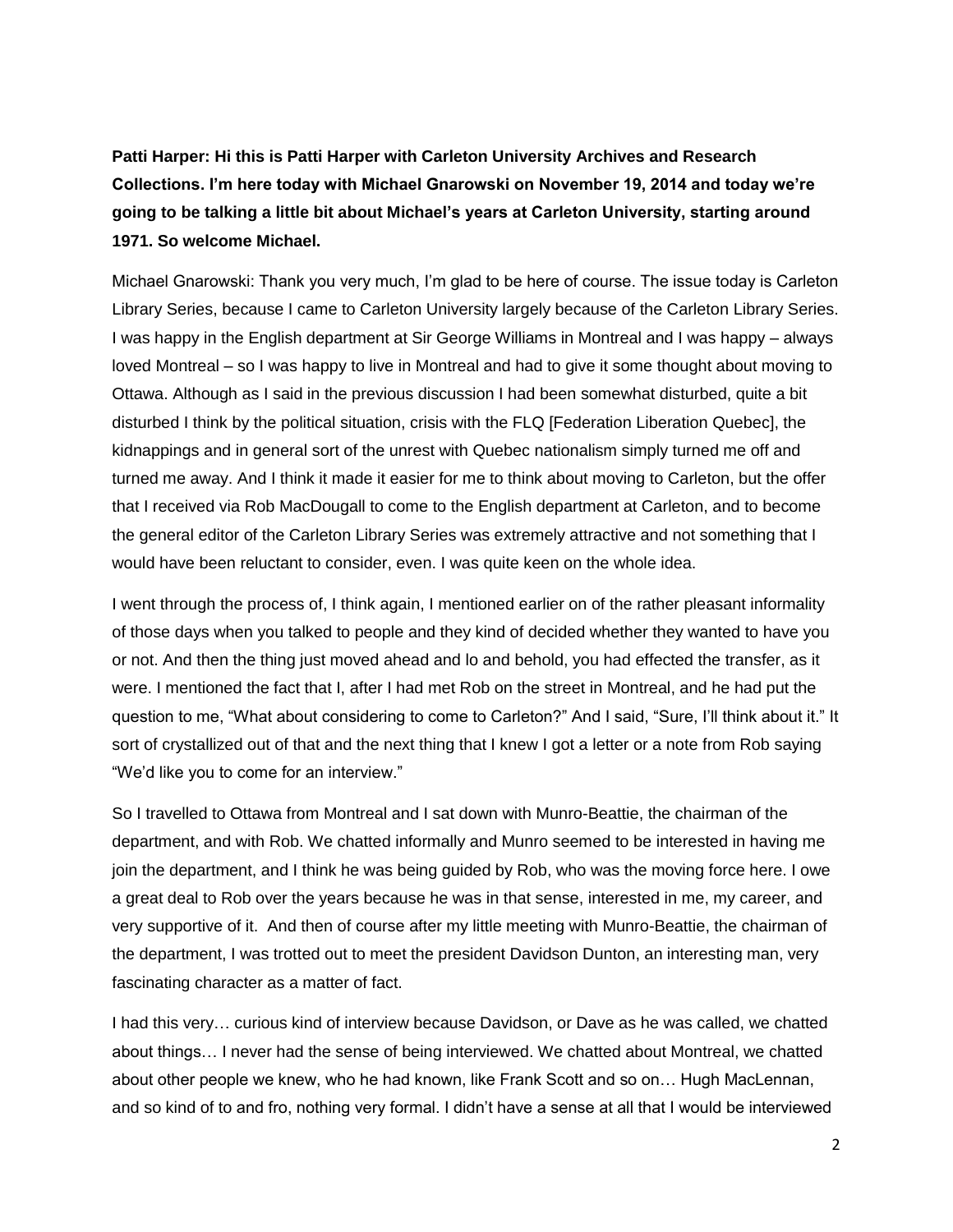for a job, or a position, I shouldn't call it a job, it was a position… you didn't have jobs, that's kind of the tragedy of academic life… they're not jobs, they should be vocations and careers – that's an aside. In any case, so then lo and behold I got a letter from Davidson Dunton saying here was an offer to come to Carleton for X dollars, and to assume Carleton Library Series editorship, and join the English department.

### **Patti: "What year was that?"**

Michael: "71."

### **Patti: "1971."**

Michael: "1971, yeah. And I realized to my horror, and I mentioned this again in an earlier discussion, that I had graduate students working with me at Sir George and I couldn't just walk away. So I assembled them, and… is that recording?"

### **Patti: "Yes, it is."**

Michael: "Okay good. So I got them together in my office, and I said to them lightly that I was going to be leaving Sir George and that they should get their thesis finished pronto, pronto… and they all did! And all four did their work, and defended them, passed exams, and that was fine but I had to write Carleton and say that I couldn't come in 1971.

See I had met Rob, I think it was in the summer of '71 on the street of Montreal, on Simpson Street, I remember to this day how it was, because I was going up the street and he was coming down the street, it's one that goes up the hill. And so it was the summer of '71, I think the assumption had been that I would disengage from Sir George and join the English department at Carleton in the fall. Well, I couldn't do that. So I wrote and said that I would be very happy to come to Carleton, but it would have to be in 1972. So they wrote back and said that's fine, you'll come in '72. And I believe that David Farr took over the general editorship of the Carleton Library Series in the interim. Because Rob had stepped aside from it, and so I think it was David Farr… I'm quite sure it was David Farr, because David Farr handed over to me, the editorship of the Carleton Library Series.

So in 1972, in the fall, I moved to Ottawa, bought a house within walking distance of the university, not like this. It's really crazy, I was just across the street from Brewer Park and boom, I was at the university. I moved fifty kilometers away… anyway, so the whole process… David Farr, again was very kind. He came to the first meetings of the editorial board of the Carleton Library Series. My assignment at the university was to teach one course in the English department which was Canadian modernism, or modernist Canadian poetry, and to do the Carleton Library Series. So the English department was in a way, supporting the effort of the university to publish the Carleton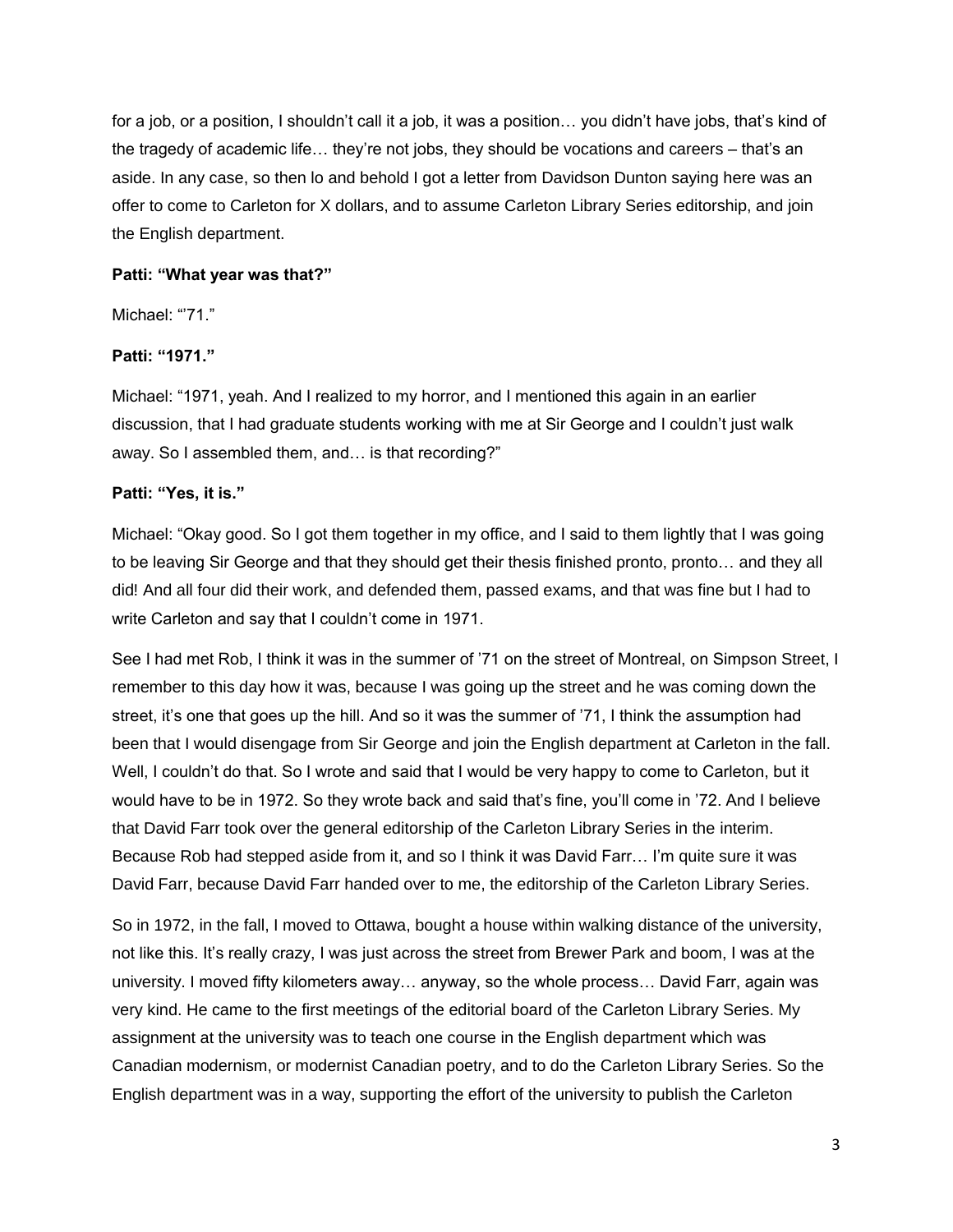Library Series. The Carleton Library Series was in the social sciences, you know, geography, history, sociology, etc. and not in the humanities. Which disappointed me somewhat. Again, I said earlier on I had hoped that we could expand the Carleton Library Series to take in literary criticism and literature. Well I discovered very quickly, because I had met Jack McClelland, who was the publisher of the Carleton Library Series, McClelland and Stewart was our publisher and Jack McClelland was the key figure there. He and Rob had been good friends and that had helped to start the Carleton Library Series, I think… or he had helped Rob place the Library Series because Jack McClelland was respondent to Rob, they were both veterans of the Second World War, and so the thing was, again, the informality of those days, you know."

#### **Patti: "Is that how you met Rob MacDougall? Through McClelland and Stewart?"**

Michael: "No, no. Not at all. I knew him… how did I get to know Rob? He… I met him sometime around 1965, and I'm not sure what the circumstances were, but I met him in '65, just before he was leaving for Australia, taking a sabbatical and he was leaving for Australia and we chatted. When he came back from Australia, he came back to run the Institute of Canadian Studies, now called the School of Canadian Studies, and he thought that he would like me to come and do a visiting lectureship at the Institute. And I agreed to do that gladly, I think the topic that I had to cover was modern Canadian poetry. And so this would have been about '66, '67, it would be just about then. Because in '67 Rob came to Montreal on a visit and stayed with us, so by then we already had a bit of a friendship, a connection going on. I was completing my PhD, which is maybe also a link here.

I was completing my PhD at the University of Ottawa and the University of Ottawa asked him to be one of the examiners to watch me defend the thesis. I think what happened here is that Rob became more and more aware of my interest in Canadian studies, Canadian literature, and all the other sort of ancillary areas in which I was involved. And so for two or three years I continued to… I came back for another year of lecturing the Institute, and at that point, this is a bit of a digression here because it takes us away from the Carleton Library Series… but at that point the University of Ottawa English department came to me with first of all a kind of tentative offer of a job, which I wasn't looking for at that point. Then they said why don't you come help set up the Canadian literature program? They already had a bit of a program, three or four courses. And so I said sure, I began to travel from Montreal to Ottawa on a weekly basis, to teach a course at Ottawa U and helped them plan a program in Canadian literature for the department. And of course I had to disconnect from Carleton when I was doing that at Ottawa U. So there's a hiatus of about two or three years, and then lo and behold, '71 rolls around, I meet Rob, and again I shift gears as it were, and go back to Carleton.

Because I think it was actually pointed out to me rather delicately and gently that I could not be having lunch at two tables, I couldn't be doing stuff at Carleton and at Ottawa U, and Sir George of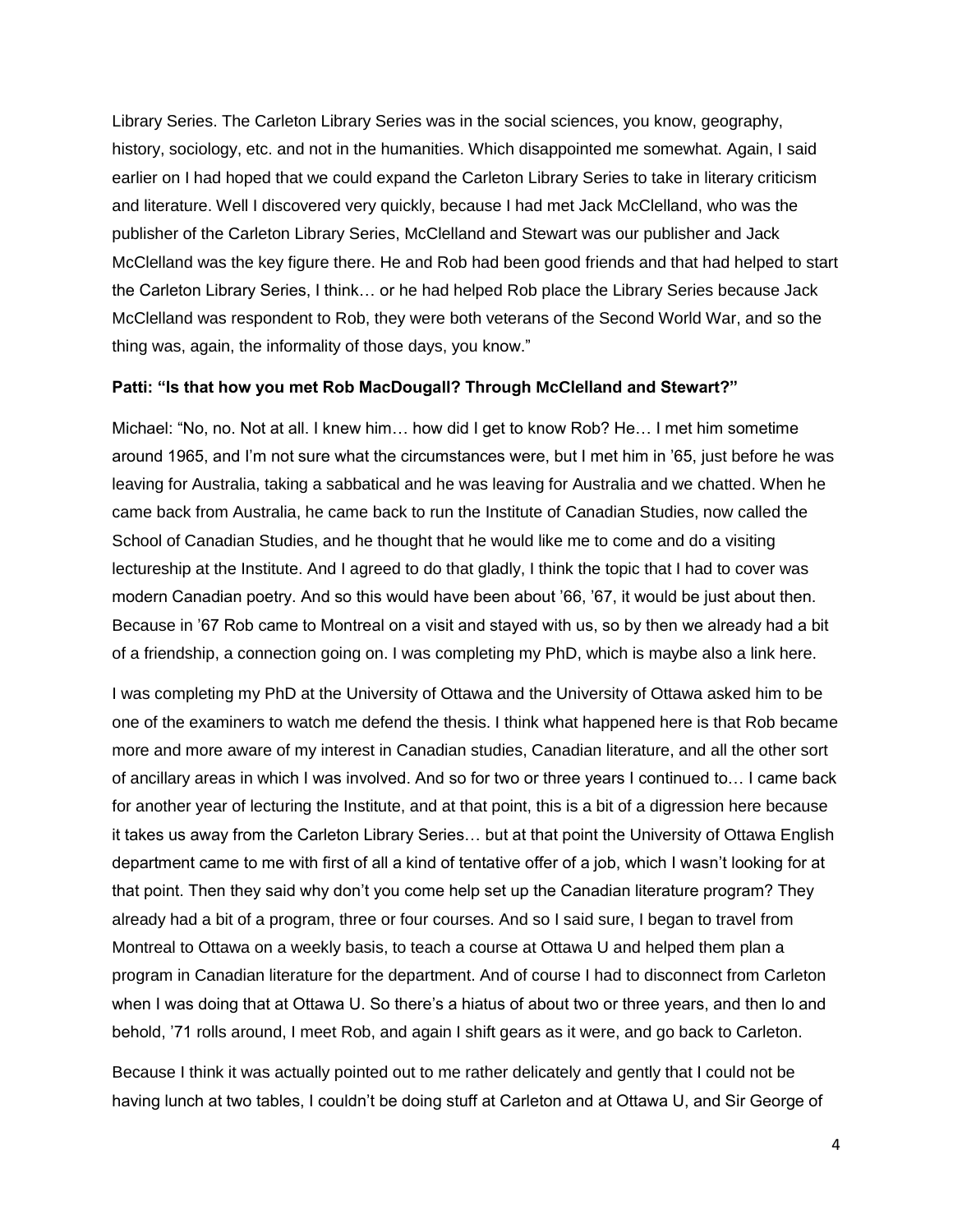course, obviously. So I said, well that's fine I can do the Carleton thing, the Ottawa U business had already become a growing concern, they didn't need me anymore. So the whole business was not only shifting gears, but arranged to come to Carleton. And the first meetings I had with the editorial board, that was very interesting because in those days McClelland and Stewart used to send one of their senior editors to sit in on our board meetings to make sure that we were on the right track and that we were developing books that would be saleable and attractive and interesting. So the person that they began to send interestingly enough was Anna Porter, and Anna Porter then went on to be the publisher of Key Porter Books. Well she was a kind of understudy for Jack McClelland and then eventually became the editorial director of McClelland and Stewart.

So she would come to our meetings, and we had a meeting about every month or every six weeks I think, about the Carleton Library Series. It was a fairly intense kind of process because I think there were six areas in which we worked and the subject editors were all people who had been seconded by their departments, which is to say that the geography department sent someone, sociology department sent someone, history sent Carmen Bickerton, sociology was Denis Forsee, and… what were the other areas we were working in… at least six disciplines that we… anthropology, and so on. So the first meetings of the Carleton Library Series, I was guided through them by David Farr, who sort of chaired them and I sat in and listened as a prospective general editor. But once... I think it took about four, five, six months before I really felt comfortable, at which point I thanked David Farr and I said he didn't have to babysit me anymore, I thought I could manage on my own. [Laughter] Anna Porter was really, really helpful and they were all good souls, and all very dedicated.

It was a great time, and the Carleton Library Series… when I took over as general editor I think we had published – the Carleton Library Series – had published about 40, 45 titles at that point. Some really very important seminal works like George Grant's *Lament for a Nation,* and other really very important books. Which will later on point to the importance of the Carleton Library Series to Canadian Studies in this country. Because I remember going overseas to a conference once in Europe, I think it was perhaps in Italy and one of the academics there said to me, "You know I want to thank you for the Carleton Library Series because you couldn't do courses on Canada without the Carleton Library Series, and another person, again, a Canadian scholar told me at a conference, he said, "You know Michael, you cannot do Canadian studies without the Carleton Library Series on your shelf. Which I thought was a really wonderful compliment to Rob MacDougall who had started it, and Jack McClelland as well. That this was in a way the building, the foundation, and the most important kind of building blocks of Canadian studies that Carleton had put down.

Later on of course I and Louis used to sell ten thousand copies of certain books and when finally the years wore on and I sat down and looked at our list, I realized that we had published over a million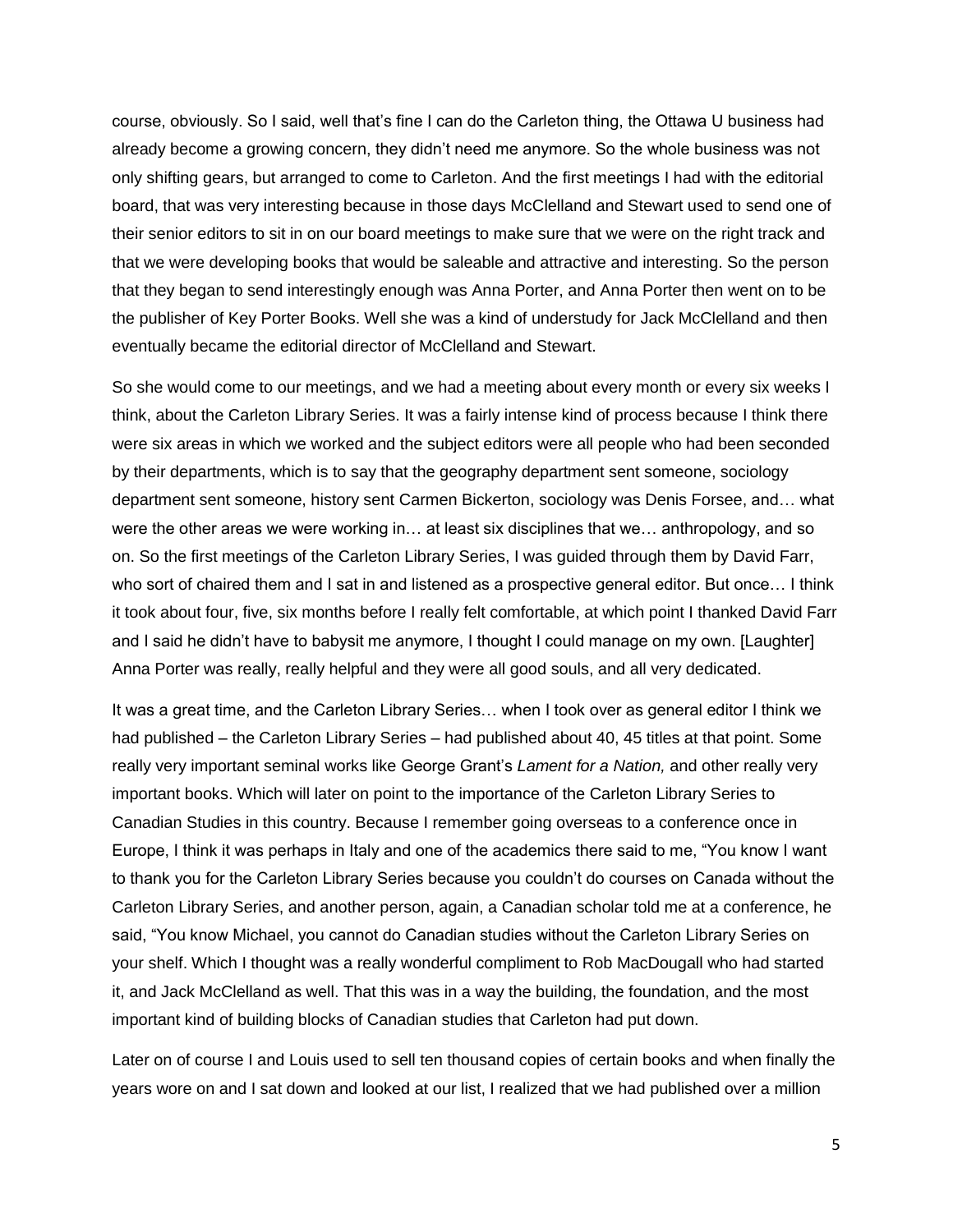books. Not titles, but books that we had put out into the world, which for a Canadian publishing venture was very important. So working with the board and working with Jack McClelland, and it was always… how should I say… it was always a special kind of relationship because we did have – and I should mention him because he was very important – we did have Jim Marsh, who went on to do the Canadian Encyclopedia. Well Jim was seconded, or was placed at Carleton by McClelland and Stewart, he was an employee of McClelland and Stewart, he lived in the Dunton Tower, in Canadian Studies, the gave him an office actually, two offices, they were in a way the informal offices of the Carleton Library Series because Jim was the – how should I say – the resident editor of the Carleton Library Series. Well we developed a book and brought it forward and it was acceptable, and it was accepted, we'd send it out to readers, referees, and when we were ready to go the manuscript went into the hands of Jim Marsh who prepared it for publication. So he was the in between, and a very important kind of in between. And I found him extremely useful because he knew the ropes of the Carleton Library Series and he again helped make that first year relatively painless, you know. Once I got to know things of course it was easier, but at first it was very important to have people like Jim and David Farr, Jack McClelland of course as well to help guide and point me in the right direction."

# **Patti: "When you first came on as the Chair of the Carleton Library Series, what were the goals of the Carleton Library Series as they were explained to you, the real sort of mandate of the series and then, did at any point your goals for the series change from what the original intent was? How do you work with that?"**

Michael: "The unexpressed objectives of the Carleton Library Series had been to bring out in a reasonably inexpensive format important works that related to Canada, and Canadian studies obviously, to make Canadian studies possible. Because the Carleton Library Series made Canadian studies possible. A lot of these books that we publish were not available, they were sitting in libraries or in rare books departments or collections, and therefore your students, you didn't have copies from them to take home to mark up, to do whatever they wanted to do. So that objective always remained with us I think, an unexpressed a fundamental objective of the Carleton Library Series. And when I took over the editorship I would not even dream, would not have even dreamt or thought about deviating from that objective. To me it was sound, and essential, and necessary and again it plugs into my interest in Canadian studies, ultimately. Which was always there as a kind of sidebar, as it were.

So I didn't have to define, redefine anything, all I had to do was continue on the path that we had. The only development that began to I think trouble me, and I suppose it eventually troubled the Carleton Library Series was that the books that we had wanted to publish, had been published. The real classics of Canadian Studies we had brought out, or others perhaps had brought out. And more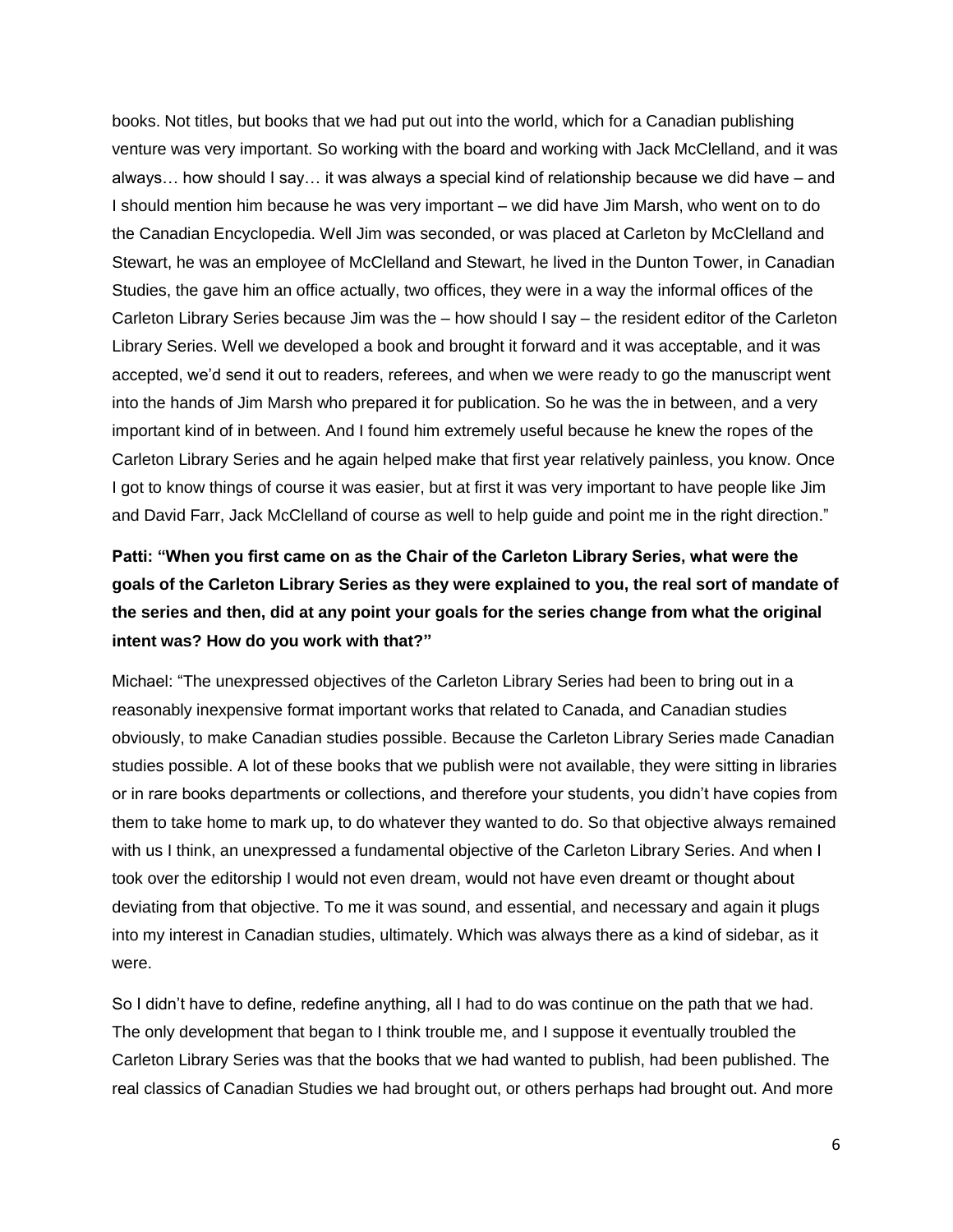and more there was a certain kind of competition out there with other publishers top bring out what remained unpublished in the realm of Canadian Studies. And so it became serious hunting earlier on, which is not to say it was easy, but earlier on we spotted things quickly that needed to be done. By the time we were doing half a dozen books a year. So two, three years elapsed and we were into sixty, seventy books we had published already and where were the new classics going to come from? Were there new classics available? Or were there classics that we could reissue that had not been covered by us or by someone else, and that became harder and harder.

Because of course we were not interested in doing original work so an original manuscript did not come to us, what came to us were proposals that we reissued something. And what we did was, we didn't reshape the classic, we simply repackaged it, in the sense that we normally provided it with a solid scholarly introduction and we also provided it with a solid bibliographical essay, which covered the territory, as it were, to which the book applied. So it was essentially a kind of repackaging of the important works of Canadian Studies. And it went well, I think it was an enjoyable process.

Of course we were also to a certain extent overshadowed by the fact that Canadian publishing… you know after the centennial year when there had been a lot of funding available and so on, and Canada was making a major effort to sort of express itself as the '70s began to wear on, the economy began to change, money was less available and Jack McClelland became restless, you know I remember him summoning me to Toronto to talk about the Carleton Library Series because he was concerned that we were beginning to publish works that were rather arcane, and maybe a little bit to special, and how saleable were they? And Jack worried about that, understandably. Because of course he had a big publishing firm, and it was having some financial difficulties.

I remember that in the press frequently you know there were articles about was Canadian publishing going to survive? How was it going to survive? How to support it… because you know the Canada Council [for the Arts], there were various councils, but the needs were beginning to become quite pricey, and the money was not coming from the government to the same extent. So that was a worrisome consideration, and one had to escape from that, or work ones way through that."

## **Patti: "You mentioned before that the Carleton Library Series was mainly social sciences based and the humanities hadn't been a part, and you wish it had in the beginning. Did it ever become part of the Carleton Library Series?"**

Michael: "You mean the humanities component? No, no… because Jack McClelland told me that the literary side, the humanities literary side was the domain of the New Canadian Library, which he was also publishing. It was a separate series differently run from the Carleton Library Series but he pointed out to me, and I think to Rob, as a matter of fact. I was told, as a bit of disappointment to me.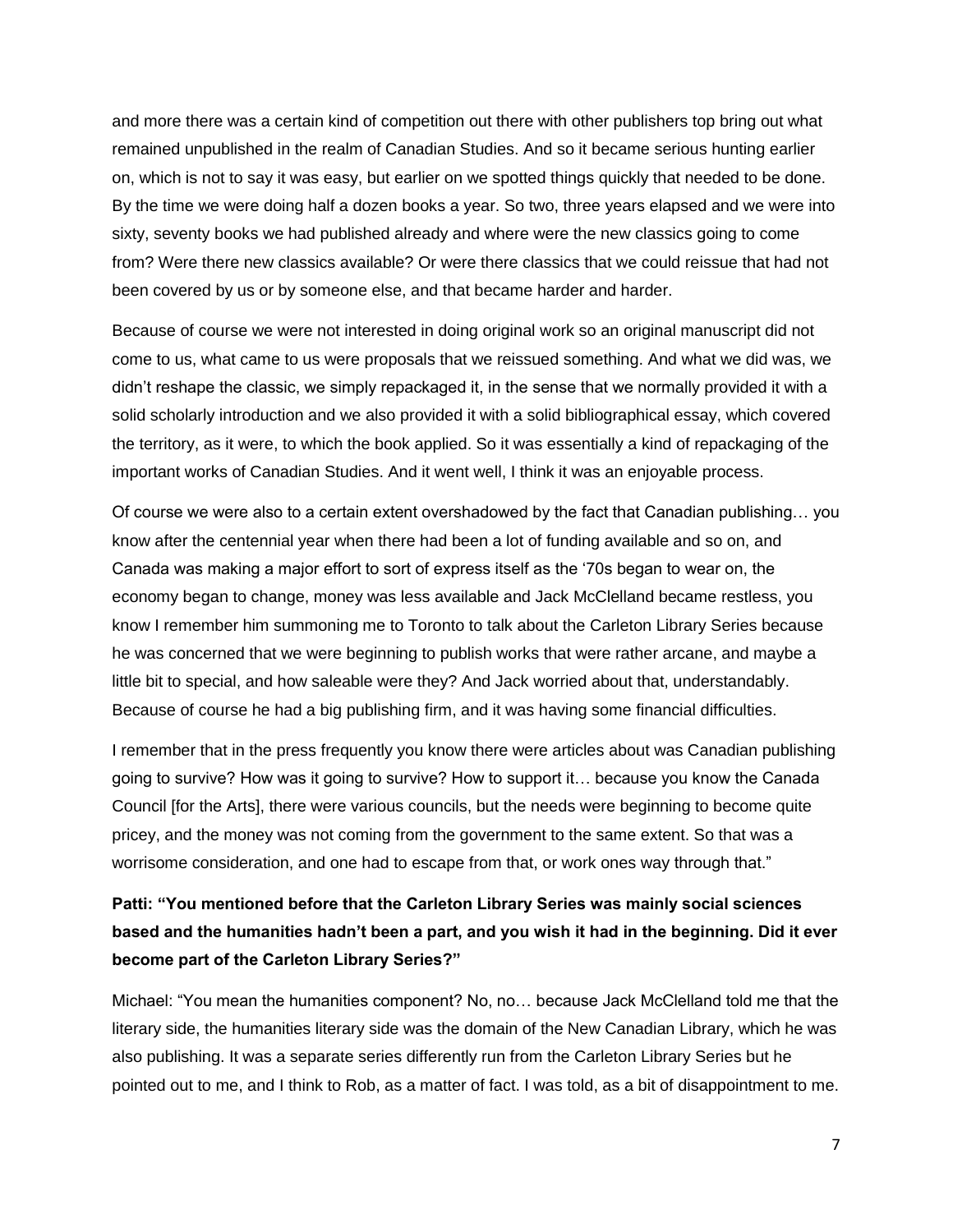Because when I arrived in 1971 I began to plan what I would do with the Carleton Library Series, and I said the only new thing I could bring to it would be a humanities component, because the social sciences were covered. I mean I had to think about that, and I mentioned in an earlier conversation we had, I said equally seminal works in Canadian literature let's say, and we can bring out the Carleton Library Series and E.K. Brown's *On Canadian Poetry* came up immediately, and W.W.E. Collins [Inaudible], again as I mentioned earlier on, and then *New Provinces*, that very important key anthology on modern Canadian poetry. And so I began in 1971, I began to negotiate for rights, etc. hoping to come to Carleton and feed three initial titles, into the Carleton Library Series. Well that was all, as I just explained, that was not going to happen and could not happen.

And it was at that point that I was rather disappointed that I turned my gaze back upon Ottawa U, because at Ottawa U I had come to know two persons very well, Frank Tierney, and Glenn Clever, and who were also part of that contingent of people who had crossed over from their PhD interests into Canadian literature, so they were sort of newly arrived scholars in Canadian Studies and I said, "Oh, I want to talk to them." And I went to talk to them and I said, "Let's… I want these three titles, which are kind of orphaned now, let's do something about it, and lets start a press."

Well Glenn Clever and Frank Tierney had a press, *Borealis*, which I had helped them start. Indirectly I told them what to do and connected them with printers and so on. And they said, "Well we'll do it as a Borealis press thing," and I said, "No, I don't want to do it with the Borealis Press, I already have the *Golden Dog*, and I don't want to put it in the *Golden Dog*, I don't want it to go in the Borealis, I want it to be a special series. Not unlike the Carleton Library Series, but in Canadian literature, Canadian literary critical scholarship and so they said okay. And we established *Tecumseh Press*, and we called it *Tecumseh* because Tecumseh had resisted the Americans… I talked about it earlier on, and we brought out *On Canadian Poetry,* E.K. Brown's very important wartime study of Canadian poetry it attempted to connect tradition with the modern emerging writers of the 1940's. And as far as *The White Savannah* is concerned, I was approached by Germain Worthington who asked to do it for the U of T, the University of Toronto press had started a series called the Literature of Canada, and they wanted to use that in that series, so I said to Germaine, "Go ahead and do it" and at the same time Douglas Lougheed who was the general editor of that series, did about twenty book in all said, "Okay why don't you *New Provinces* for us in our series. So I said sure, I was going to do it for the University of Toronto Press, I'll do it at *Tecumseh*, we started with E.K. Brown, E.K. Brown's *On Canadian Poetry.* So from that standpoint I was kind of, you know, calmed I suppose, the three books that I had wanted to see done, they were important books. They were all being published so they didn't need to have the Carleton Library Series. So that's how *Tecumseh Press* started.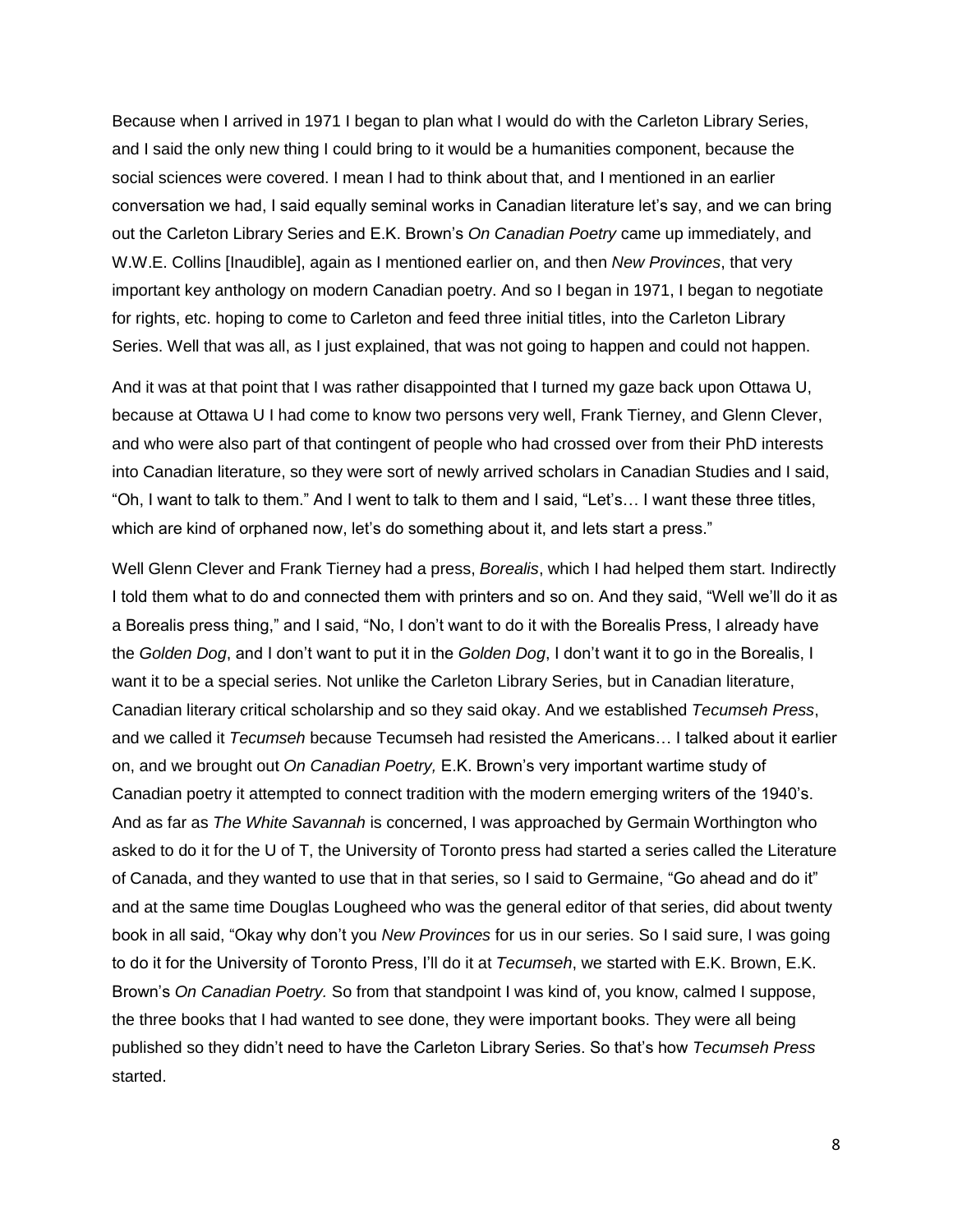### **Patti: "Let's go back to the Carleton Library Series a little bit, what in your opinion do you think were the most significant publications of the Carleton Library Series?"**

Michael: "Well… first of all the founding block, book, was of course *The Lord Durham Report*, and I think that over the years sold… I wouldn't be surprised if it sold less than fifty or sixty thousand copies. The Durham Report, that was one of our prizes. The other one would have been George Grant's *Lament for a Nation,* again sold thousands of copies. There were about ten titles in that grouping of about forty or fifty titles, about ten titles had a steady sale of about a thousand copies a year, and that contributed greatly to the million copies eventually that I was very proud of. There was an economic history of Canada, which Mel Watkins had put together, or he eventually took over. And that was a very important book as well. It was a staple in Canadian Studies. I think if I sit down and look at the list it will jump out at me, but those were the kinds of books that we were doing which were, which were sort of fundamental in each discipline, you know.

### **Patti: "Do you have a favourite book, a personal favourite?"**

Michael: "Well I think that George Grant's *Lament for a Nation,* although I fundamentally disagree with George Grant, I still think it was a book I really liked."

### **Patti: "Have you read most of the books that you published at the time?"**

Michael: "No, no. What would happen is someone would bring a title forward and it would be discussed by the editorial board meeting, and we would decide and if we wanted to look at, because the sponsoring editor who would be bringing it forward… okay because the sponsoring editor would come forward and say, "Okay I would like to propose that we consider this or that title, and he would then – I say he because I don't think we had… we had women editors who came on later on, but in that first initial stage, I don't think there were any women.

Anyways, he would say… he would be expected to do a presentation as to why he thought we should bring this out as a Carleton Library Series book, and so we tossed the idea around and if we agreed… we didn't have any formal voting, although from time to time we would say, "all in favour" kind of thing. If we agreed that we wanted to see the book developed, we would give the person the go ahead, and what we would do normally then is we would ask that person, and this is something about the procedure, we would ask that person to go and get a couple of referees letters to write, a couple of people in the discipline, and ask for their opinion and their advice, and that would be brought back to the board. And if that came back positively, and the editor was still keen on doing the book, then we would say okay we're going to put this into our list.

And then of course the subject editor who had brought the title forward would be given the responsibility of making sure there was a good introduction and a good bibliographical essay. They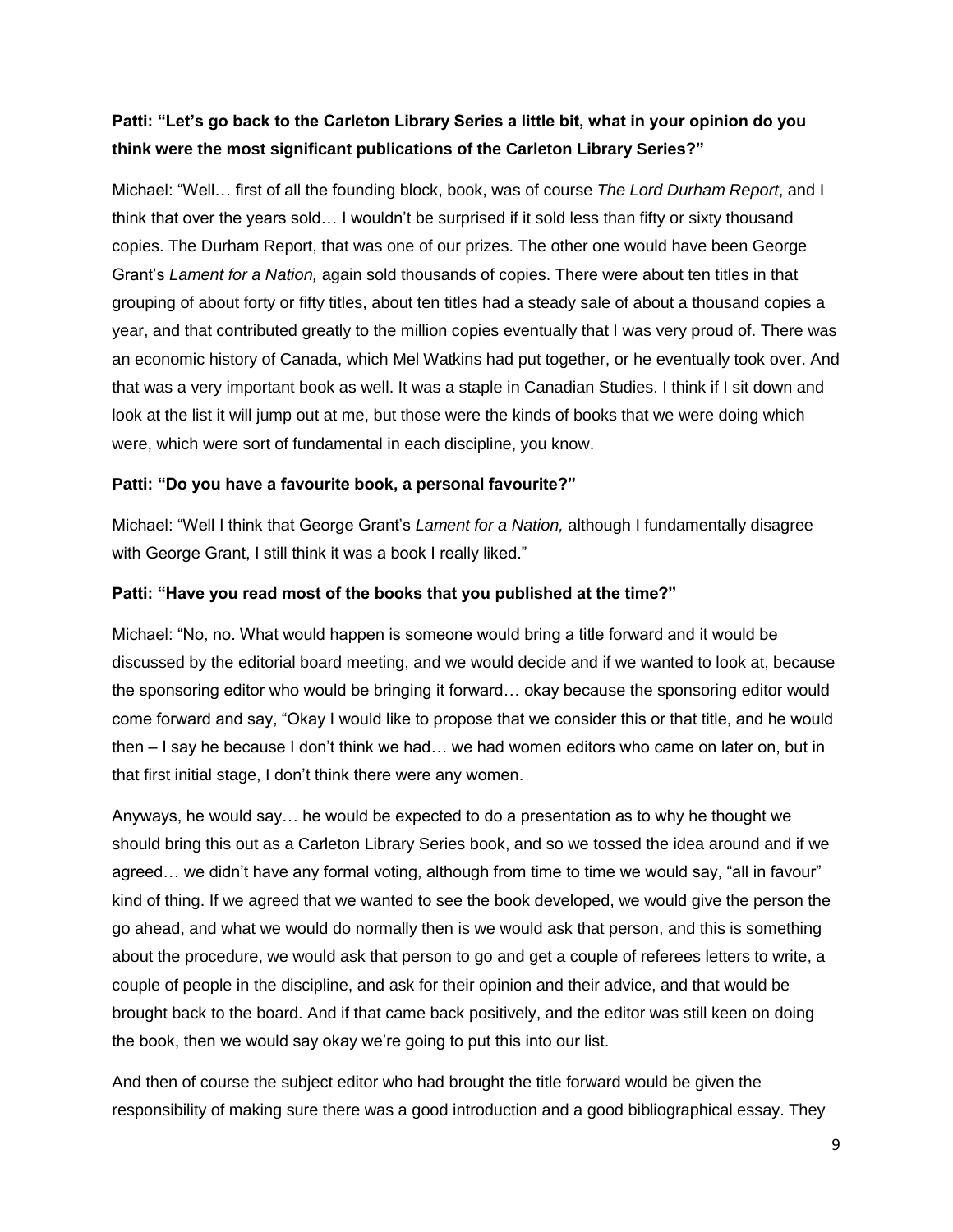were like bookends for the book, and it would be his responsibility to find a good introducer, and work with the introducer to make sure that it was expected of him or her, whichever the case may be within the context of the Carleton Library Series. So that's how the books happened, essentially. And then once the introduction was in, acceptable, etcetera, etcetera, the person would report to the board and bring it forward as a project that could go on to Jim Marsh for editing, and ultimately for publication."

## **Patti: "Were the books for the Carleton Library Series intended for undergraduate students at that time, or graduate students?"**

Michael: "Across the board. I think across the board, I think at that stage of what Canadian Studies intended to be, maybe third, fourth year, I don't know that there was too much being done at a freshman level, or second year level in terms of Canadian Studies… there may have been. But I think when people began to get serious with Canadian Studies they would start using our books, and of course in graduate school as well."

### **Patti: "How long were you with the Carleton Library Series?"**

Michael: "Well, from '71, '72, because I also should have mentioned that in '71, even though I couldn't shift to Ottawa, I started to attend editorial board meetings, I would travel to Ottawa to sit in, to see how things were going, so I didn't come in in '72 as a fresh faced kid, I already had some experience of how the board operated, who the personalities were, and so on, so I would think that… you could say that I was there from '71 onwards, '71 until… when did I retire? '93… something like that. Twenty years. Because of course eventually the Carleton Library Series became the backbone of Carleton University Press."

# **Patti: "Right I wanted to ask you about that, so what was… how did that come to be and what was your role in the incorporation of the Carleton Library Series under the Carleton University Press?"**

Michael: "Well the Carleton Library Series did not incorporate under the Carleton University Press, you could probably turn around and say the Carleton University Press came out of the Carleton Library Series. Because of course the Carleton Library Series preexisted Carleton University Press and by the time that we started to think... if my memory serves me, we went, the Carleton Library Series went for about ten years with me as the general editor of the Carleton Library Series. And around '81, '82, I already have mentioned there were some financial titans, and it was present in all of the universities in general, you know they started off appointing faculty, and they were letting people go as a matter of fact, in some cases so that money was not available.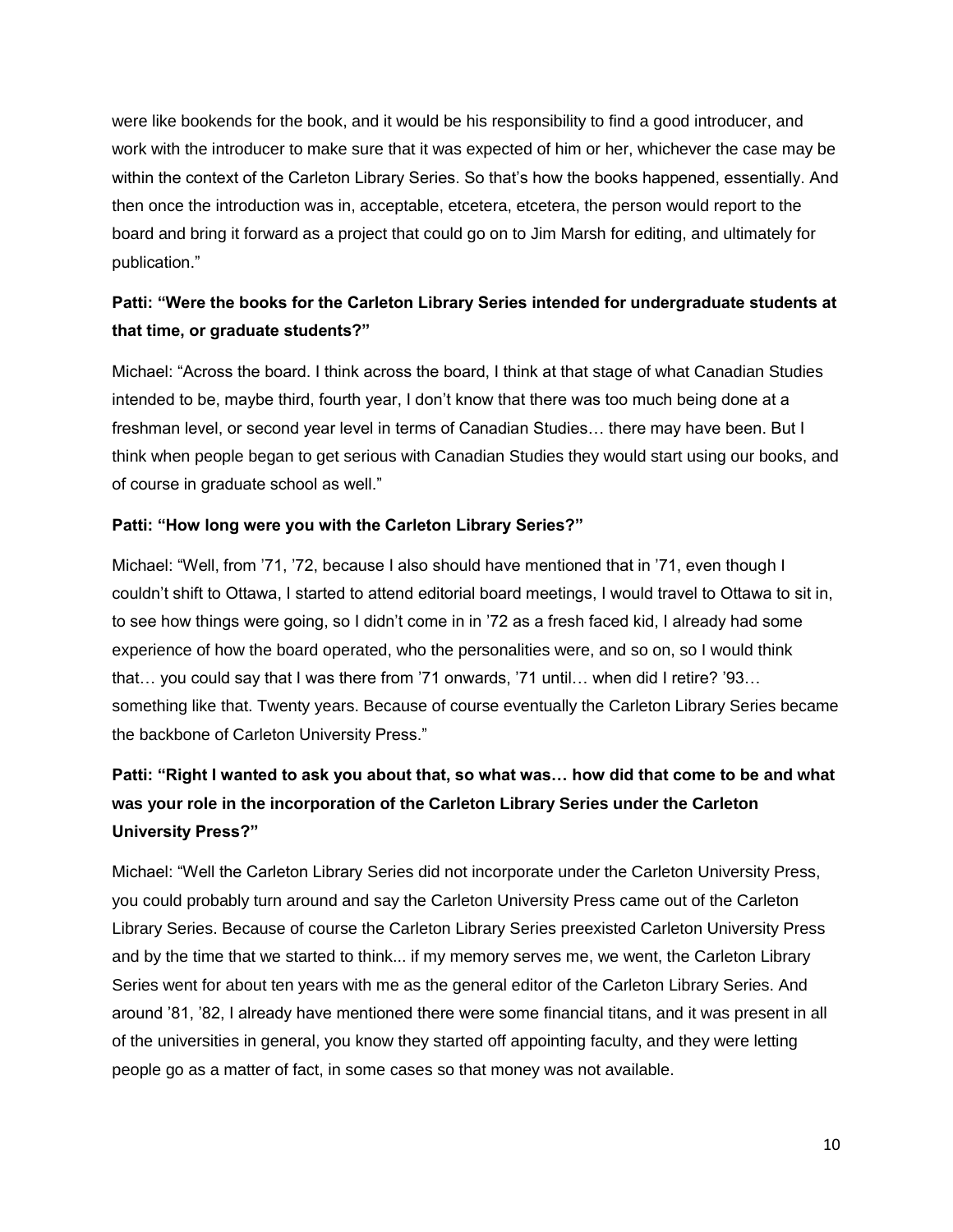And Jack McClelland was publishing the Carleton Library Series but I think that we were already beginning to feel pressure from him to help with the Carleton Library Series, I'm quite sure that was happening and around '81, so ten years about I received an urgent summons from Jack McClelland to come to Toronto, and I came to Toronto and he said to me that he was having a hard time publishing the Carleton Library Series out of his own resources and that the university would have to contribute something. So I said oh, you know this is a development I certainly had not been looking forward to, so I said, "Well, what do you want from us?" And I think he said something like, "Well I'll need an annual contribution of \$50,000 from Carleton." So I said, okay I'll take it back to the university. And I should mention that while I had been kind of on loan from the English department to the university to do the Carleton Library Series, I did not report about the Carleton Library Series to the English department, I reported to the Vice President Academic who was Tom Ryan.

So I went back and I asked for a meeting with Tom Ryan and I said… and by the way it was normal for me, although I didn't run to Tom Ryan on a regular basis, I would every couple of months, two or three months have a brief meeting with him and tell him more or less what was happening so that he was aware of what we were doing, although he never asked anything, he wasn't interested in interfering in any way, but I always felt comfortable that he had been briefed on where we stood at that particular time. So this time I had to go with a very serious problem, and the serious problem was you know that Jack McClelland had in effect served notice that unless the money was forthcoming, he didn't think he'd be able to carry on with the Carleton Library Series. And by the way the university was very proud of the Carleton Library Series, as a matter of fact when I retired and so on I had a letter from the president Bill [William] Beckels was the president then, in the earlier days. But at the end of my sort of stint, or my career there [Robin] Farquhar was made president. And I have a letter from Farquhar saying that they considered the Carleton Library Series a jewel in Carleton's crown, which was important. Because it was the only thing by which Carleton was really known, you know. It was all over the place, and as I said every academic in Canada had the Carleton Library Series books on their shelves. So it was the most widespread sort of publicity that we could get.

So when I went to see Tom Ryan feeling very badly about this, because I said, "We can't let this thing go." And I knew that times were tough financially, so I told him and he said well, you know we'll have to think about it. And he says, "What do you think? Would you recommend that we give Jack McClelland this money or not?" And I said I thought it was… I didn't say this out loud, but I know that I thought once we give him fifty thousand it's going to grow, he'll need more and more. Might as well bite the bullet now, and I said, "You know I think we could publish the Carleton Library Series on our own if you give me that money, and if you support me." And I think that Tom Ryan at this point called in David Brown, who was… he wasn't vice president but he had an important role in the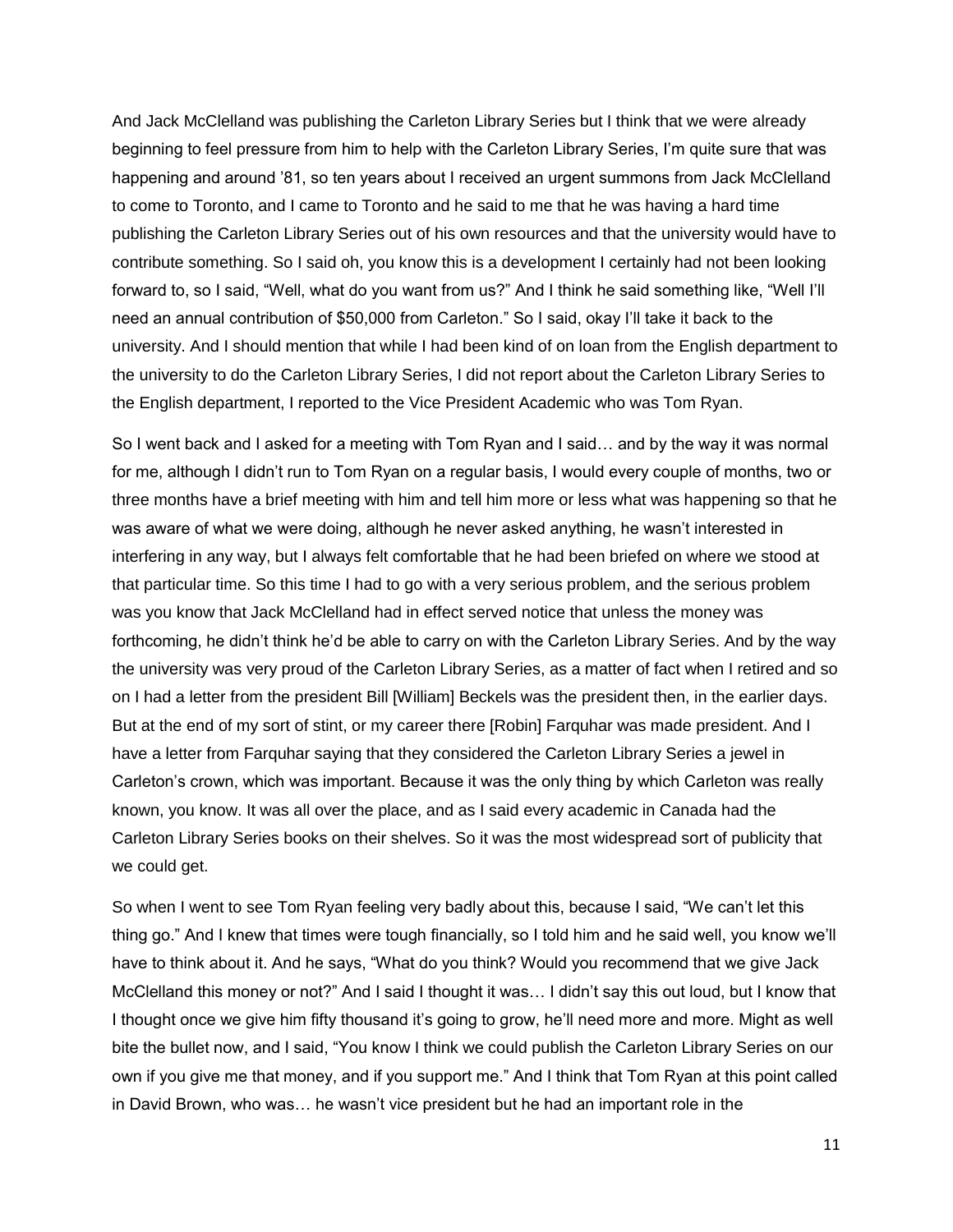administration and the financial administration of the university, and I think then they summoned the Deans, Naomi Griffiths and Syd [Sydney] Wise, and there was kind of an [inaudible] of what to do and I attended this meeting, and I said that I thought we could do the Carleton Library Series on our own without having to… because you see, we weren't getting any royalties, well we weren't getting much in the way of royalties from McClelland and Stewart, which is why I was kind of dubious about why does he want money from us? After all he was getting, and ongoing. Once the book had been published, once the book was in print, had been printed and reprinted, it generated revenue. It didn't have to be paid for again and again, except for reprinting it, which was you know really nominal.

So they agreed, they said, "Okay we'll publish it ourselves, how do we do it?" Well I said, "We'll have to create Carleton University Press, to give it an imprint." And they said fine, they sent me to see the university lawyer, and I talked to the university lawyer and drew up the articles of incorporation, and went through all the legal routine, and lo and behold an entity called the Carleton University Press was established and I was appointed vice president of the corporation, Carleton University Press incorporated. It was a wholly owned corporation of Carleton University and so I was made vice president of it, and reporting still to the vice president of the university, and the president indirectly because I remember very vividly, Bill Beckel called me in, the president of the university called me in, and he told me the incorporation had been completed and so on and so on. And he said, here we are, you've got the responsibility of carrying this forward and so I felt that I had the mandate from the university, and that was how the Carleton University Press was created."

### **Patti: "So the Carleton University Press is no longer, but the Carleton Library Series continues underneath the…"**

Michael: "Well it becomes the founding block of Carleton University Press."

#### **Patti: "Right."**

Michael: "Because at the beginning the Carleton University Press, its objectives, its stated objectives at the beginning were that it would be the publisher of the Carleton Library Series. But as the University Press we had to open our doors and our minds to other disciplines. So that's how we, you know…"

**Patti: "Well the Carleton Library Series is still being published through McGill-Queens University Press, and do you have any thoughts on sort of the current editions that are currently being produced under the Carleton Library Series, or the future of the Carleton Library Series, where that lies?"**

Michael: "I have no idea."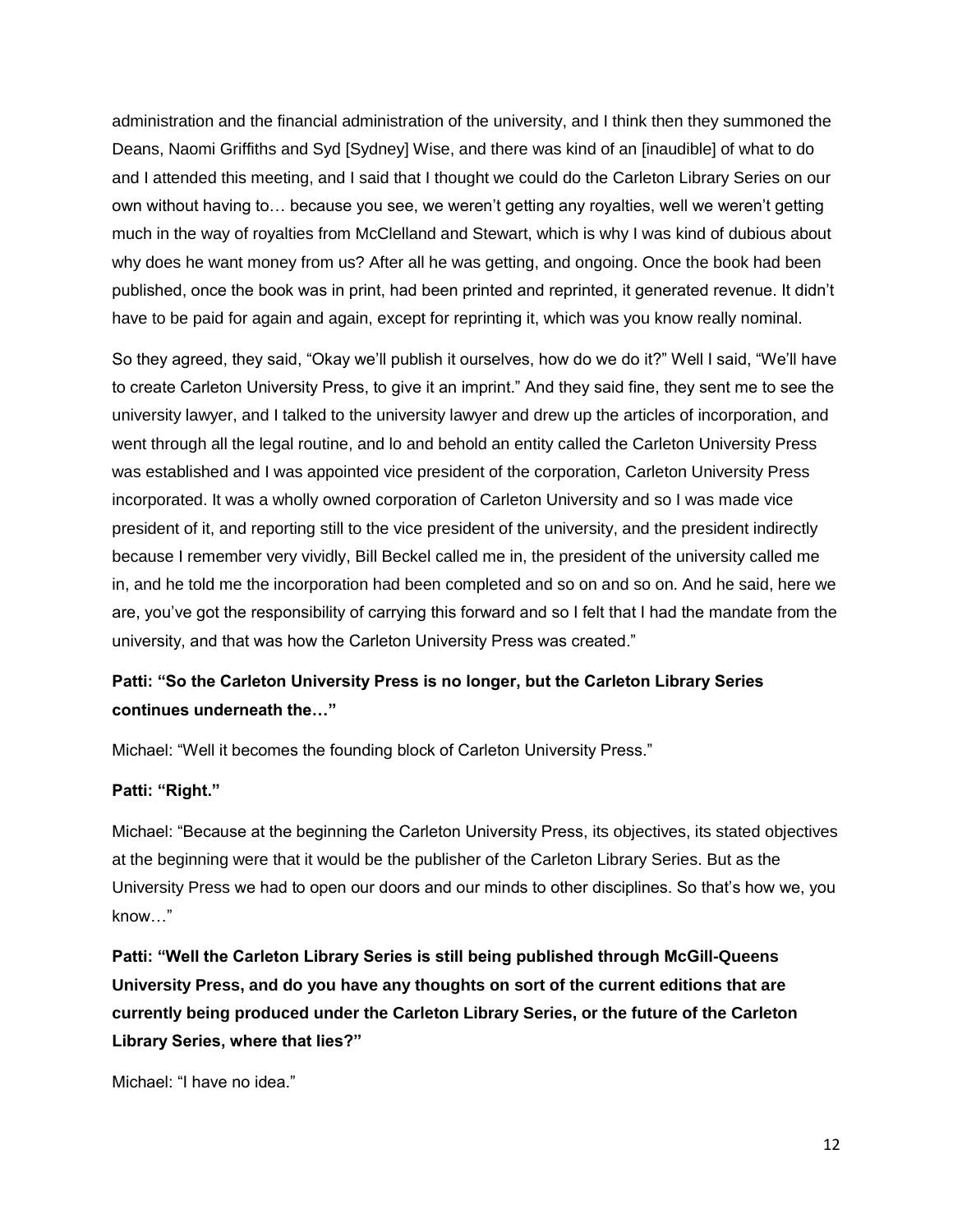### **Patti: "No?"**

Michael: "I'm not asked for my opinion, I don't know what they're publishing. I don't know anything about what's going on. I know that they are publishing something through McGill-Queens and I hear very indirectly because I'm working with McGill-Queens on another series, anyway. So I have my spies there, but I don't meddle and I know nothing about Carleton's relationship with McGill-Queens and how they're handling the Carleton Library Series."

## **Patti: "So in your opinion, what are you most proud of from the Carleton Library Series, and what do you think the series as a whole should be most proud of?"**

Michael: "Well how can you be anything but proud about a series that should help to establish Canadian Studies in Canada? It's fundamental. So I was happy, I am happy, of all the things we did because when I left the University Press in '93 I guess it was or so, because I think I left the university in '95… in '93 I stood down. I think we published about 150 titles in the Carleton Library Series, you know."

### **Patti: "Significant."**

Michael: "Yeah, it was a respectful performance."

### **Patti: "Is there anything else that you would like to add to the Carleton Library Series information that we talked about today, or this early time at Carleton for you?"**

Michael: "I think what'll happen is, this is what's happening today, things will kind of bounce back to things. Next time when we're talking about Carleton University Press, I want to think about it too a little bit about how we've branched out into other areas, you know. And what the thinking was on our part, about what we were going to do."

### **Patti: "So stay tuned..."**

Michael: "So we had to define a much wider set of objectives for ourselves, what is the University Press about, and I remember reading up on the history of the Oxford University Press, and other major university presses to get a sense of how they discovered their own identity. But for us, for me, so long as I was with Carleton University Press and the CLS [Carleton Library Series], to me the CLS was, you know the driving force there. Otherwise, books that came to us, interesting books that came to us, because people were now freer to submit, who were less hidebound by the disciplines, the six disciplines. Our territory was wide open. We'll talk about that next time."

**Patti: "Perfect. Well I look forward to talking about that next time, the Carleton University Press years. Thanks very much."**